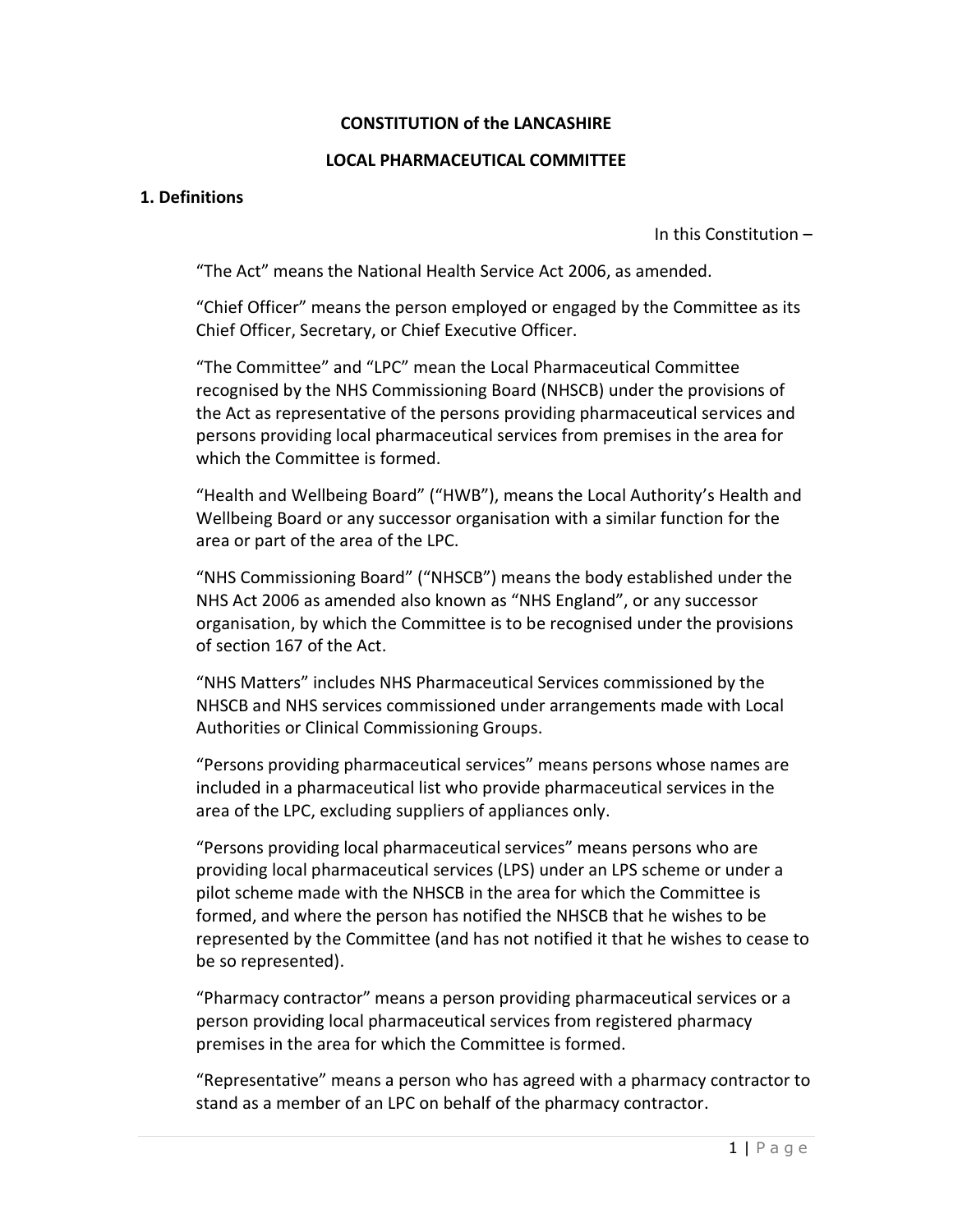"The Secretary of State" means the Secretary of State for Health.

## **2. Name of Committee**

The Committee shall be known as the "Lancashire Local Pharmaceutical Committee".

## **3. Duties**

3.1. Governance and Finance

3.1.1. The Committee shall conduct its affairs in accordance with accepted principles of good governance, in particular preparing and publishing an annual budget, and complying with the principles set out in 'Guidance on LPC Governance' published by PSNC.

3.1.2. The Committee shall ensure that the appropriate structures and resources are in place to discharge its duties efficiently and effectively and the Committee may set up subcommittees of the Committee for this purpose. The structures and resources may be part of pooled arrangements with one or more other Committees.

3.1.3. In considering whether the structures and resources mentioned in paragraph 3.1.2 are appropriate, the Committee shall consider whether this may be achieved by collaboration with other Committees as mentioned in 3.4.3.

3.1.4. The Committee shall maintain appropriate management and administrative structures to ensure the Committee's business is carried out efficiently and effectively. The management and administrative structures may be part of pooled arrangements with one or more other Committees.

3.1.5. The Committee shall respond to any request for an inquiry by a contractor who believes that the Committee or an officer of the Committee has acted unconstitutionally, by holding a meeting of the Committee to deal with the matter and to report to all contractors represented by the Committee.

3.1.6. The Committee shall request the NHSCB to allot to the Committee such sums as are required to defray the Committee's administrative expenses and for any sums so allotted to be taken from the monies available for the remuneration of pharmacy contractors.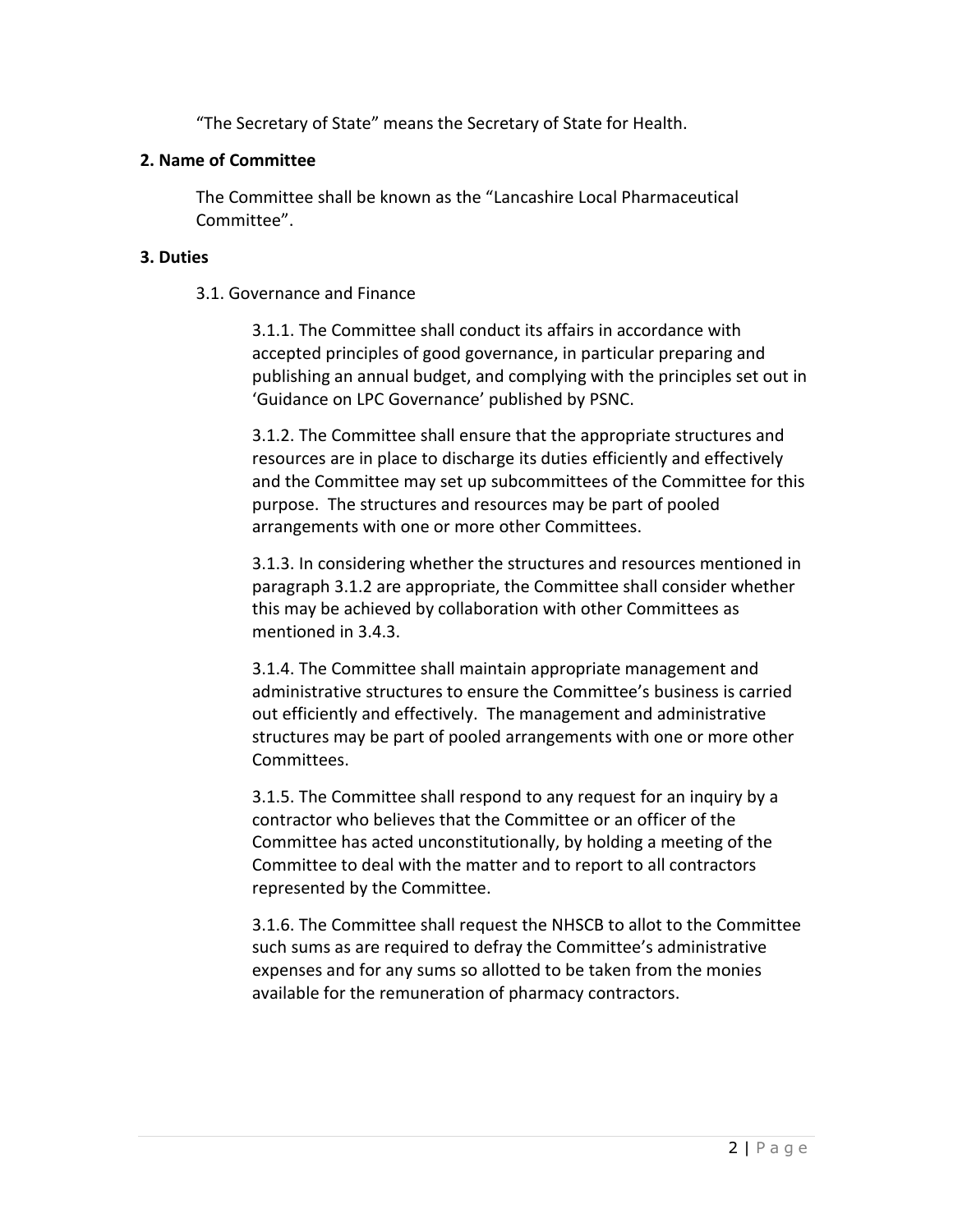#### 3.2. Representation of pharmacy contractors

3.2.1. The Committee shall receive, and where appropriate respond to, consultations by the NHSCB and HWB on behalf of the pharmacy contractors in the area for which the Committee is formed.

3.2.2. If there is no member of the Committee working in or on behalf of a pharmacy contractor in the area of any of the HWBs listed in paragraph 4, the Committee shall ensure that there are adequate arrangements to ensure the representation of pharmacy contractors in those HWB areas is not compromised.

3.2.3. The Committee shall, where appropriate, respond to other national or local consultations which are relevant to the pharmacy contractors in the area for which the Committee is formed.

3.2.4. The Committee shall appoint or nominate representatives to any committee, subcommittee, working group or other body on which representation of pharmacy contractors is required.

3.2.5. The Committee shall make representations to the NHSCB and HWB on matters of importance to pharmacy contractors.

3.2.6. The Committee shall make representations to the Regional Representative of the Pharmaceutical Services Negotiating Committee (PSNC) on matters of importance to pharmacy contractors.

## 3.3. Support for pharmacy contractors

3.3.1. The Committee shall ensure transparency and equality of information and opportunity for all pharmacy contractors in matters relating to the local commissioning of NHS services.

3.3.2. The Committee shall use its best endeavours to advise any pharmacy contractor who needs help or assistance on NHS matters. The LPC is not however, able to provide legal advice as this must be given by a qualified solicitor or by counsel. In cases where legal advice may be needed on matters relating generally to the LPC's contractors, rather than relating to an individual contractor, the LPC may at its discretion, assist with funding such legal advice.

3.3.3. The Committee shall provide appropriate levels of guidance and support to pharmacy contractors or groups of pharmacy contractors in the formulation of bids for funds held at any level and advise on submissions for LPS and local commissioning.

3.3.4. The Committee may establish or assist in the establishment of a body corporate formed for the sole purpose of supporting the interests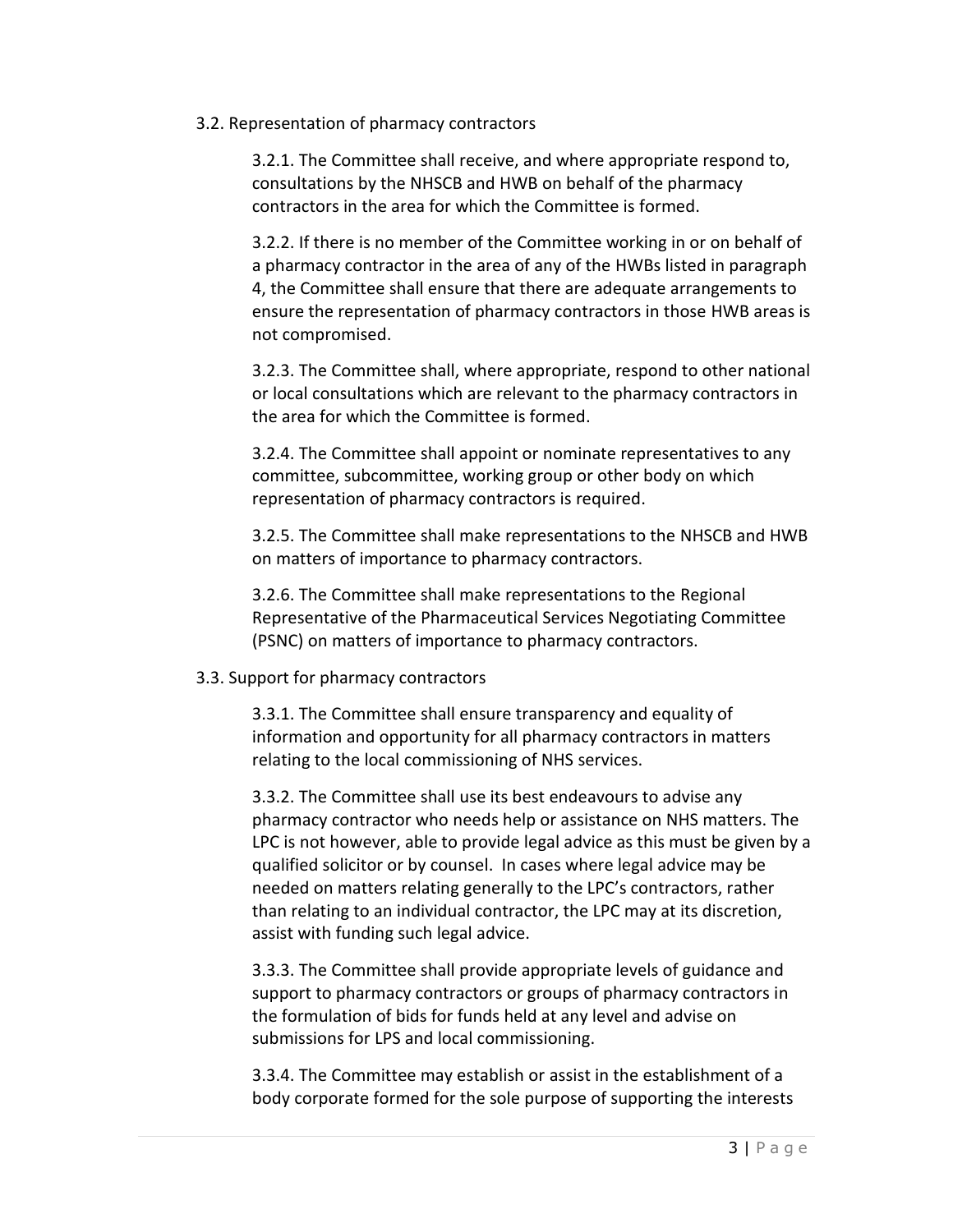of pharmacy contractors, provided that the memorandum and articles of the body corporate are agreed at a general meeting of the Committee by a two thirds majority of the total votes cast (including postal votes).

3.3.5. The Committee's assistance of such a body corporate as mentioned in 3.3.4 above shall be withdrawn if requested by a majority of the pharmacy contractors voting (including by postal vote) at a general meeting.

3.3.6. The Committee shall consider any complaint made by any pharmacy contractor against another pharmacy contractor involving any question of the efficiency of the Pharmaceutical Services as empowered by Regulations.

3.4. Relationships with other bodies, in the interests of pharmacy contractors

3.4.1. The Committee shall aim to establish effective liaison with commissioners and other bodies concerned with the National Health Service in the area for which it is formed.

3.4.2. The Committee shall respond to requests to investigate complaints made by such bodies alleging breaches of governance by members or officers of the Committee.

3.4.3. The Committee shall have a duty to consider collaborating with other Committees, where this may benefit pharmacy contractors.

3.4.4. The Committee shall collaborate as appropriate with PSNC on all matters relating to the provision of pharmaceutical services and local pharmaceutical services.

3.4.5. The Committee shall aim to collaborate with other pharmaceutical bodies and other non-pharmaceutical bodies to the benefit of pharmacy contractors.

3.5. Fit and Proper Person

3.5.1. A Member or Officer of the LPC is expected to be a fit and proper person, and shall at all times act in a way that preserves and protects the reputation of the Committee.

3.5.2. A Member or Officer may be elected or appointed to the Committee on his or her own account, or may be acting on behalf of a pharmacy contractor.

3.5.3. To ensure that the obligation in 3.5.1. is satisfied, the Committee may suspend or remove from membership any Member or Officer who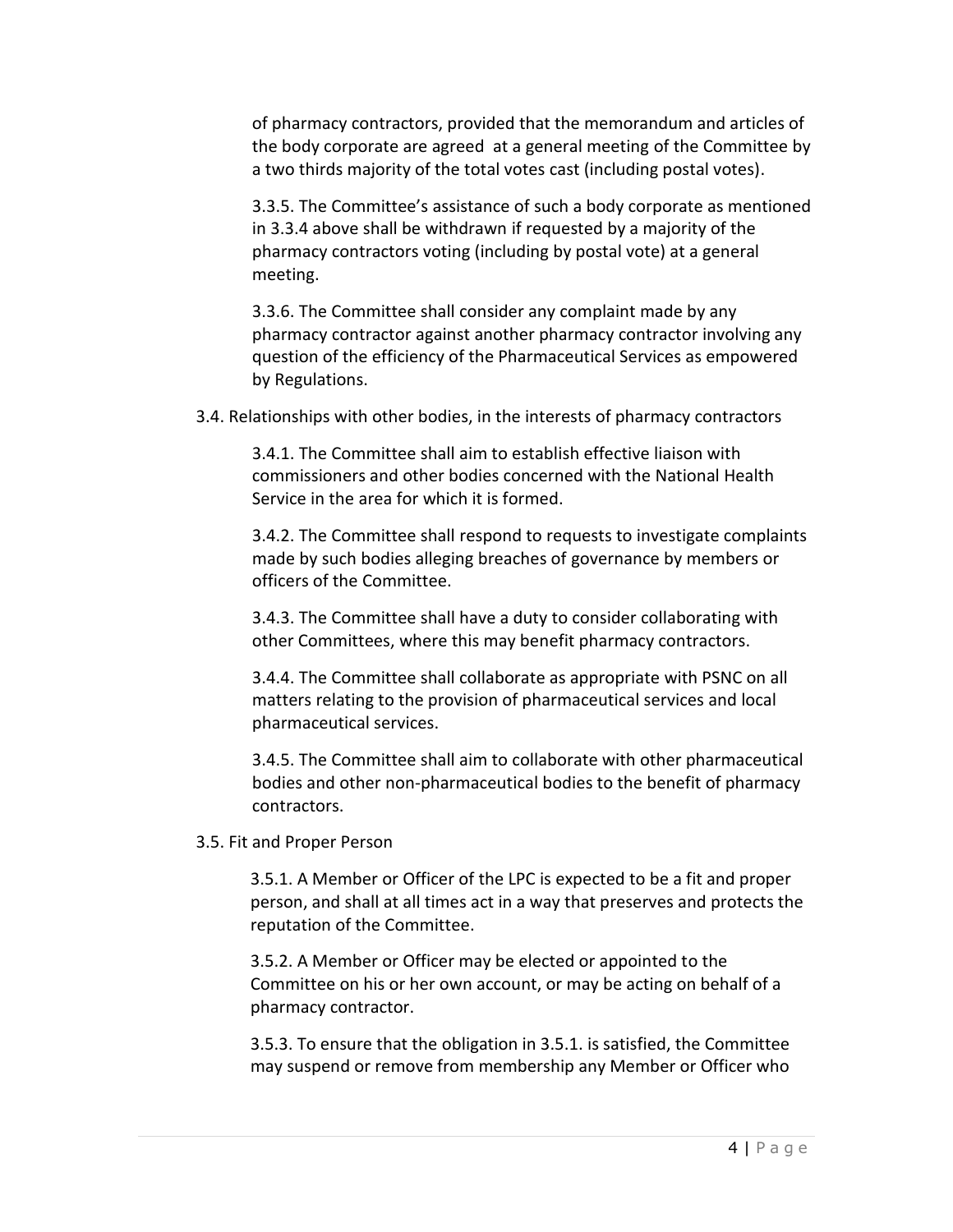personally or, where he is acting on behalf of a pharmacy contractor, that contractor-

3.5.3.1. is suspended from a pharmaceutical list in the area of the LPC;

3.5.3.2. has been removed from the pharmaceutical list for a fitness to practise matter in the area of the LPC;

3.5.3.3. has been suspended from a professional register by a professional regulatory body;

3.5.3.4. has been removed from a professional register by a professional body;

3.5.3.5. has been convicted of a criminal offence for which a penalty of imprisonment may be imposed

3.5.4. Before deciding whether to suspend or remove the Member or Officer from the Committee, the Committee shall ask the Member or Officer for an explanation, and may consider any written or verbal response, provided these have been provided within the reasonable timescales specified by the Committee.

3.5.5. Any period of suspension shall be kept under review, and shall be lifted if the Committee is satisfied that the reputation of the Committee will not be harmed.

3.5.6. A Member or Officer may be removed from the Committee under paragraph 3.5. only if he, or the pharmacy contractor on whose behalf he acts, has been removed from - a pharmaceutical list (in relation to a fitness to practise matter), a professional register, or has been sentenced to a term of imprisonment.

3.5.7. A person removed from the Committee under paragraph 3.5. shall be ineligible for election or appointment to the Committee for a period of twelve months.

## **4. Recognition of the Committee**

4.1. The Committee is recognised by the NHS Commissioning Board under the provisions of section 167 of the Act as representative of the pharmacy contractors in the area(s) of the following Health and Wellbeing Boards:-

Blackpool Borough Council, Blackburn with Darwen Borough Council and Lancashire County Council.

4.2. The Committee is recognised by NHS England in relation to pharmaceutical services (which are commissioned by NHS England). As the services that can be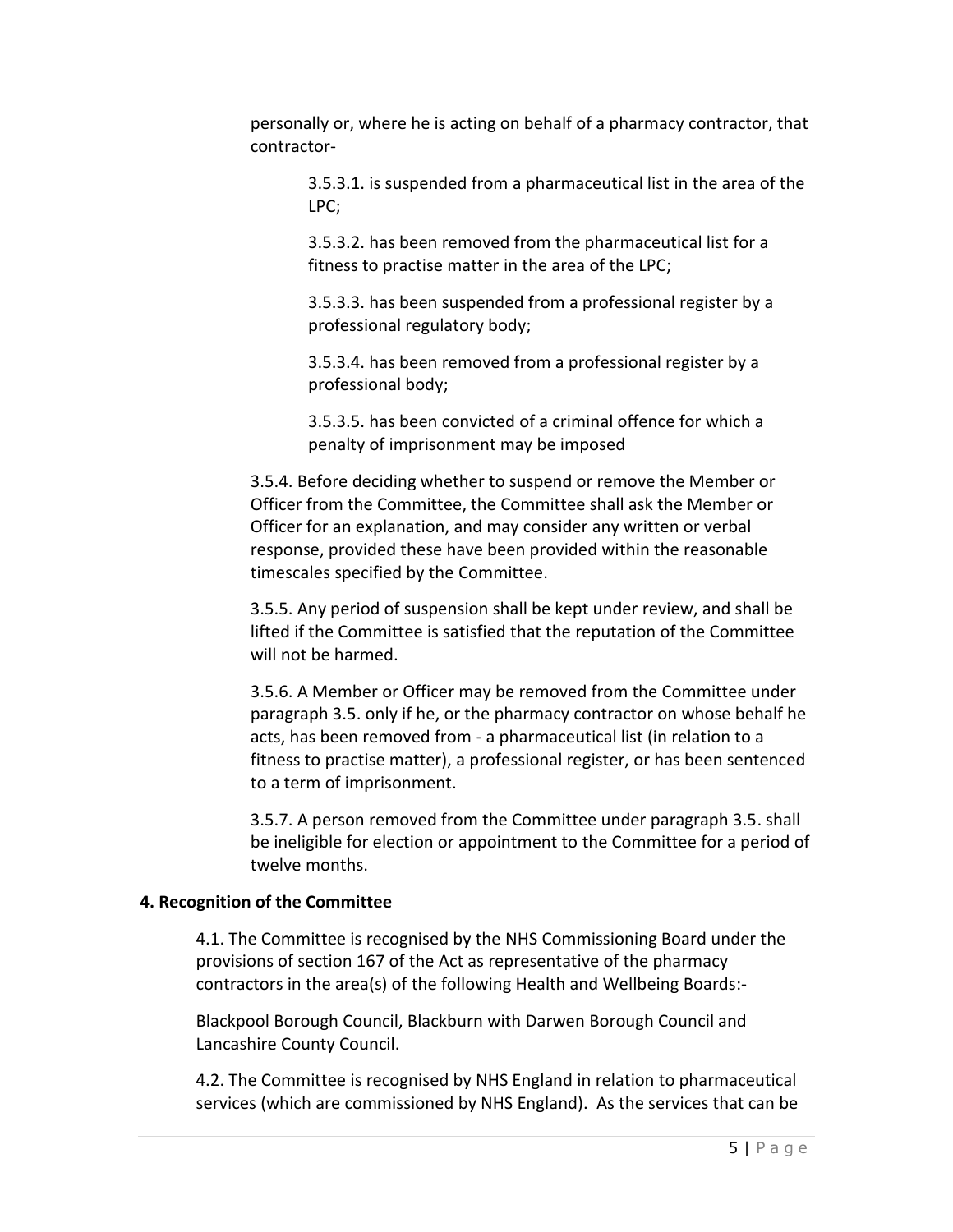provided by pharmacy extends to those that may be commissioned by other commissioners including CCGs and Local Authorities, the Committee will seek to gain recognition as the representative body for pharmacy contractors by building strong relationships with these other organisations.

#### **5. Membership**

5.1. The Committee shall determine the number of members of the Committee.

5.2. The members shall be pharmacy contractors or representatives of pharmacy contractors and shall be elected or appointed in accordance with the following paragraphs.

5.3. The Company Chemists' Association (CCA) shall be entitled to appoint members to the Committee in proportion to the number of CCA member company pharmacy contractor premises in the area for which the Committee is formed. The CCA and member companies of the CCA shall not be eligible to participate in the election of other members.

5.4. The Association of Independent Multiple Pharmacies (AIMp) shall be entitled to appoint members to the Committee in proportion to the number of AIMp member company pharmacy contractor premises in the area for which the Committee is formed. The AIMp and member companies of the AIMp shall not be eligible to participate in the election of other members.

5.5. A pharmacy contractor other than a member company of the CCA or AIMp owning several pharmacies in the area for which the Committee is formed shall be entitled to appoint members to the Committee in proportion to the number of its pharmacy contractor premises in the area for which the Committee is formed. If such a pharmacy contractor does appoint members, it shall not be eligible to participate in the election of other members.

5.6 In this paragraph, where appointments are made in proportion to the number of contractor premises, the entitlement to appoint the first member will arise only if the total number of contractor premises of the appointing body equals or exceeds the number that results from dividing the total number of contractor premises in the area of the LPC by the number of members of the Committee determined under paragraph 5.1.

5.7. Pharmacy contractors other than multiples that appoint members under 5.5 above, CCA contractors and AIMp contractors, shall be entitled to elect members to the Committee in accordance with paragraph 7 below.

5.8 For members subsequent to the first, the number of members appointed shall be in proportion to the number of contractor premises owned within the appointing body, applying rounding rules as determined by the LPC.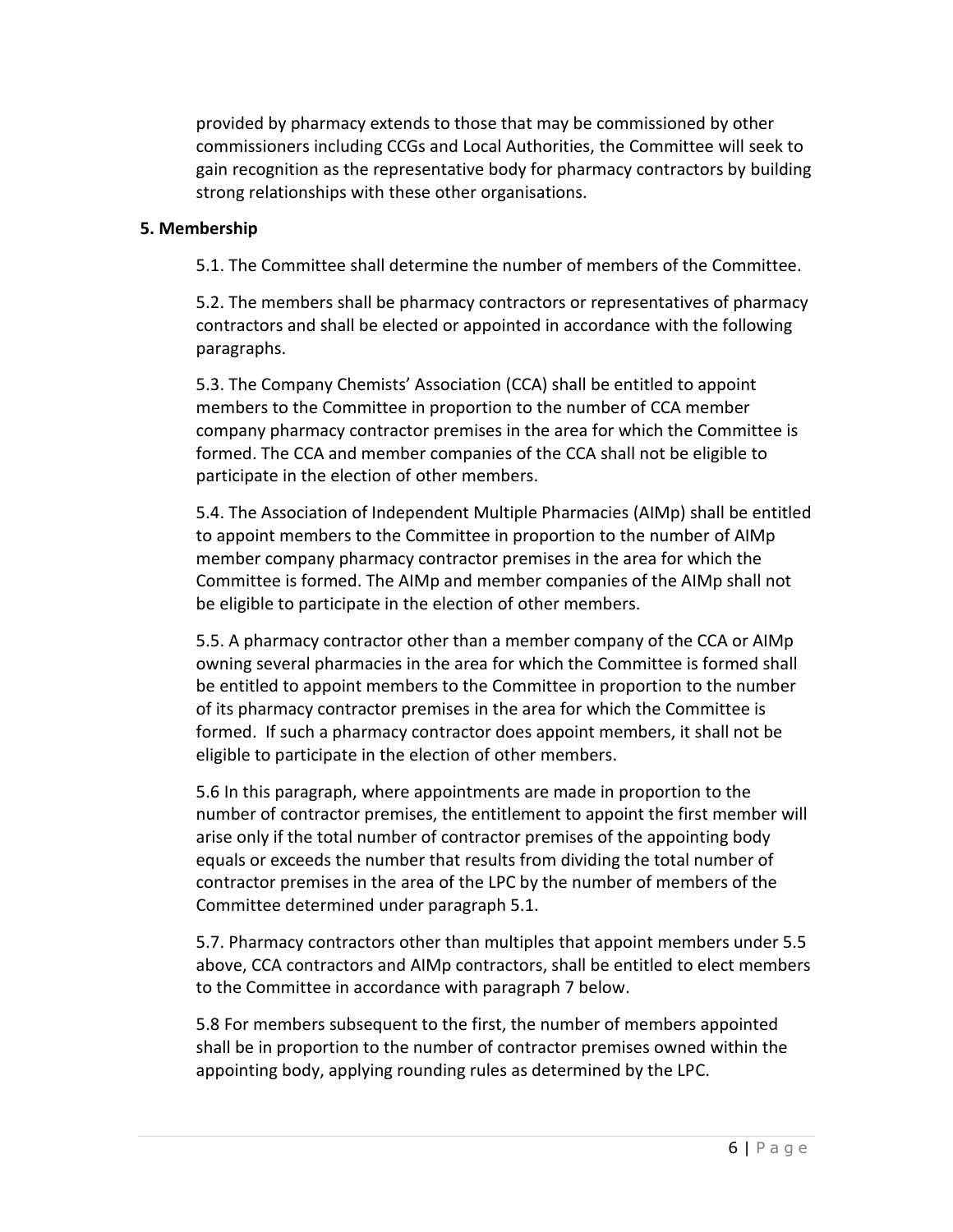5.9. If there is no elected or appointed member of the Committee working in or representing a pharmacy contractor with premises in each of the areas of the HWBs listed in paragraph 4, the Committee should, when appointing members under the provisions of paragraph 15.2, ensure where possible that there is at least one member in each HWB area.

5.10. The regional representative of the Pharmaceutical Services Negotiating Committee in whose region the Committee is located shall be entitled to attend and speak at any meeting of the Committee, but may not vote unless he is a member of the Committee. The regional representative of the Pharmaceutical Services Negotiating Committee in whose region the Committee is located shall also be entitled to attend and speak at any meeting of pharmacy contractors called by the Committee, but may not vote unless he is a pharmacy contractor in the area for which the Committee is formed.

5.11. The Committee may invite observers to attend meetings of the Committee.

5.12 Observers may be allowed to speak at meetings of the Committee, but shall not have a right to vote.

## **6. Appointment to the Committee**

6.1. The CCA shall notify the Committee of the identity of the members it wishes to be appointed to represent the CCA as soon as practicable, and in any event with three months of any vacancy arising

6.2. The AIMp shall notify the Committee of the identity of the members it wishes to be appointed to represent the AIMp as soon as practicable, and in any event with three months of any vacancy arising.

6.3. Pharmacy contractors entitled to appoint members under paragraph 5.5 shall, prior to any election, notify the Returning Officer whether it wishes to appoint members and if so, the number of members it wishes to appoint to the Committee, up to the entitlement calculated in accordance with paragraph 5.5 above, and shall notify the Committee of the identity of the members to be appointed as soon as practicable, and in any event not later than three months after the date of the vacancy arising.

# **7. Election to the Committee**

7.1. An election shall take place every four years to elect the balance of the members, having regard to the number of members appointed in paragraphs 6.1, 6.2 and 6.3 above.

7.2. The administration necessary to confirm the number of members that are to be appointed may be carried out at any time after 31 October in the year preceding the election, so that the process for identifying the candidates who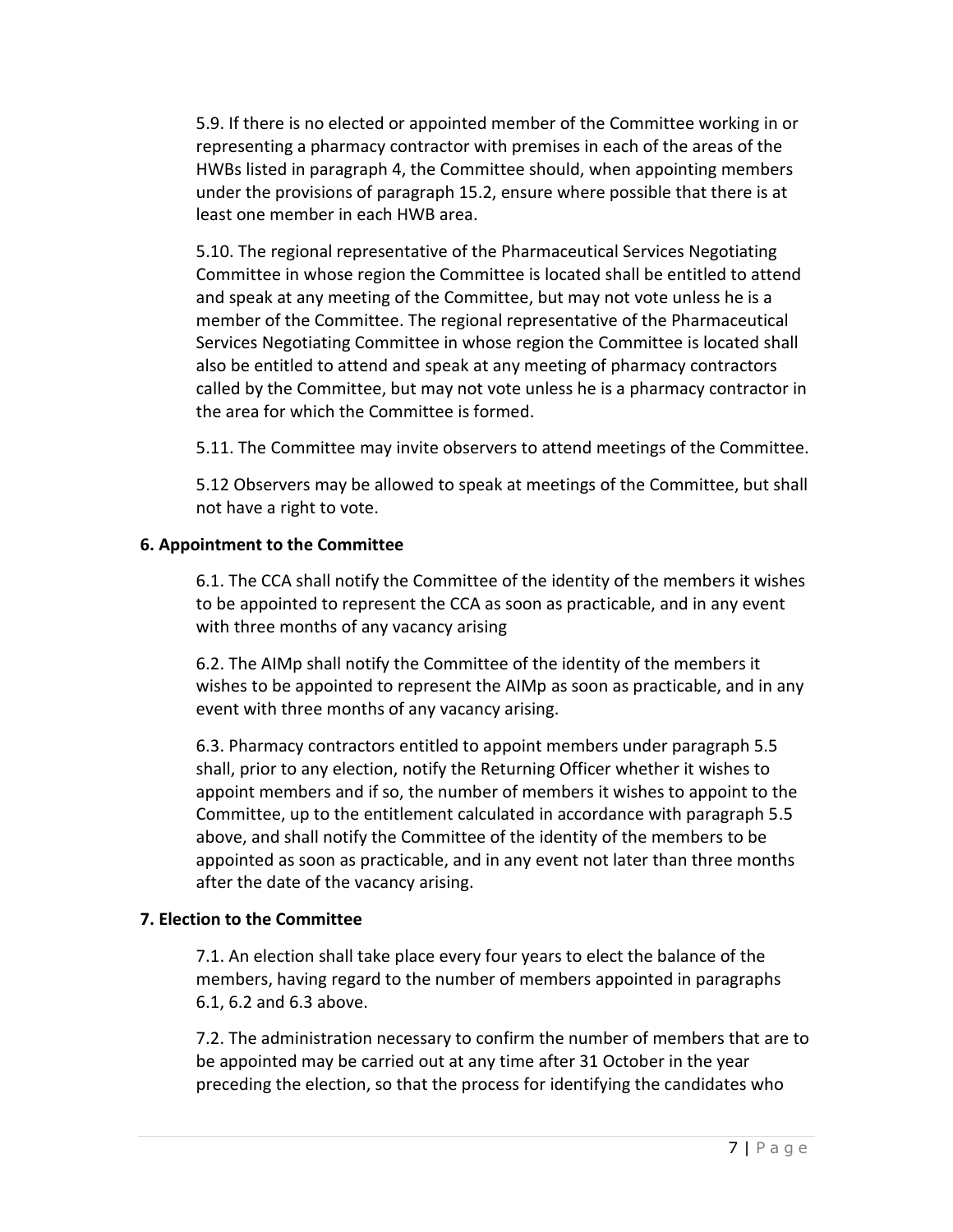will participate in the election (if any) can begin as soon as practicable after the 1st day of January in the year when an election is to be held.

## 7.3. Electors

7.3.1. Every pharmacy contractor (other than members of the CCA or those whose pharmacy business interests includes AIMp pharmacies or pharmacies owned by those that have exercised their rights to appoint members under paragraph 6.3 above) shall be an elector and shall be entitled to participate in the election.

7.3.2. Each elector shall be entitled to receive, and vote on, one voting paper for each of his pharmacy contractor premises in the area for which the Committee is formed.

### 7.4. Returning Officer

7.4.1. The Returning Officer shall be a person other than an elector appointed for the purpose by the Committee and in the event of his absence, or inability to act, he shall appoint some person, other than an elector to take his place.

7.4.2. The Committee shall provide such support to the Returning Officer as is necessary to ensure the timely conclusion of the election. The Committee shall indemnify the Returning Officer for any reasonable costs howsoever arising, incurred by the Returning Officer acting in good faith in pursuance of his duties set out in this Constitution.

7.4.3. The Returning Officer shall determine the total number of pharmacy contractor premises in the area for which it is formed; the number of pharmacy contractor premises owned by CCA member companies in the area for which the Committee is formed; AIMp member companies in the area for which the Committee is formed, and identify any other pharmacy contractor owning a sufficient number of pharmacy contractor premises in the area for which the Committee is formed to be eligible to appoint members under paragraph 5.5, together with the number of its premises. The numbers shall be those existing on 31 October in the year preceding the election.

7.4.4. The Returning Officer shall notify the CCA of the number of places which it is entitled to appoint.

7.4.5 The CCA may, within 28 days from the date of despatch of the notice, inform the Returning Officer if it wishes to appoint fewer than the number of members to which it is entitled.

7.4.6. The Returning Officer shall notify the AIMp of the number of places which it is entitled to appoint.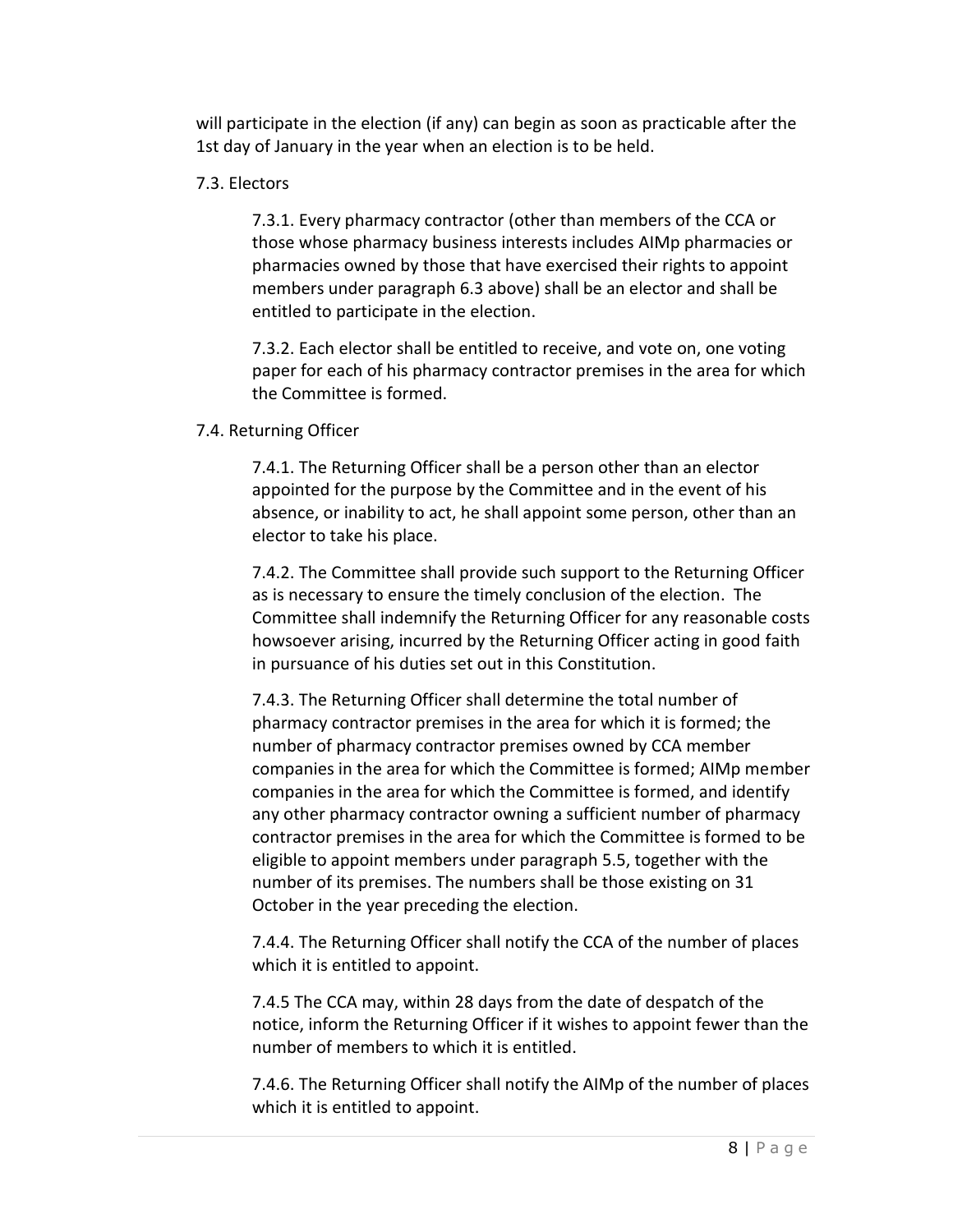7.4.7 The AIMp may, within 28 days from the date of despatch of the notice, inform the Returning Officer if it wishes to appoint fewer than the number of members to which it is entitled.

7.4.8. The Returning Officer shall notify any pharmacy contractor eligible to appoint members under paragraph 5.5 of the number of places which the pharmacy contractor is entitled to appoint.

7.4.9. The pharmacy contractor so notified may, within 28 days from the date of despatch of the notice, inform the Returning Officer of the number of persons it wishes to appoint. If the pharmacy contractor does not inform the Returning Officer that it is exercising its entitlement to appoint members to the Committee, the pharmacy contractor shall be eligible to participate in the election.

7.4.10. The Returning Officer shall then calculate the number of places to be filled by election.

7.4.11. In the event that the number of appointed members equals or exceeds the total size of the Committee, there shall be one additional place to be filled by election.

### 7.5. Nominations

7.5.1. The Returning Officer shall notify each elector of the number of members to be elected and invite nominations. The notice shall specify the last day and hour for the receipt of nominations and shall be sent so as to be delivered to the elector not less than fourteen days before the day specified thereon.

7.5.2. Candidates for election shall be nominated in a form acceptable to the Returning Officer to include details of the candidate's community pharmacy experience and skills. Candidates for election may not be members of the Association of Independent Multiple pharmacies, or have a beneficial ownership in any pharmacy multiple that has exercised its right to appoint members to the Committee under paragraph 6.3.

7.5.3. Nomination forms shall be supported by two different electors (who shall not be the candidate, or electors in which the candidate has a business interest).

7.5.4. The nomination shall be valid only if it is received by the Returning Officer before the date and time specified in the notice. The Returning Officer will acknowledge receipt of each nomination.

7.5.5. Where the number of valid nomination forms received does not exceed the number of vacancies, the Returning Officer shall declare those candidates elected, otherwise a postal ballot shall be held.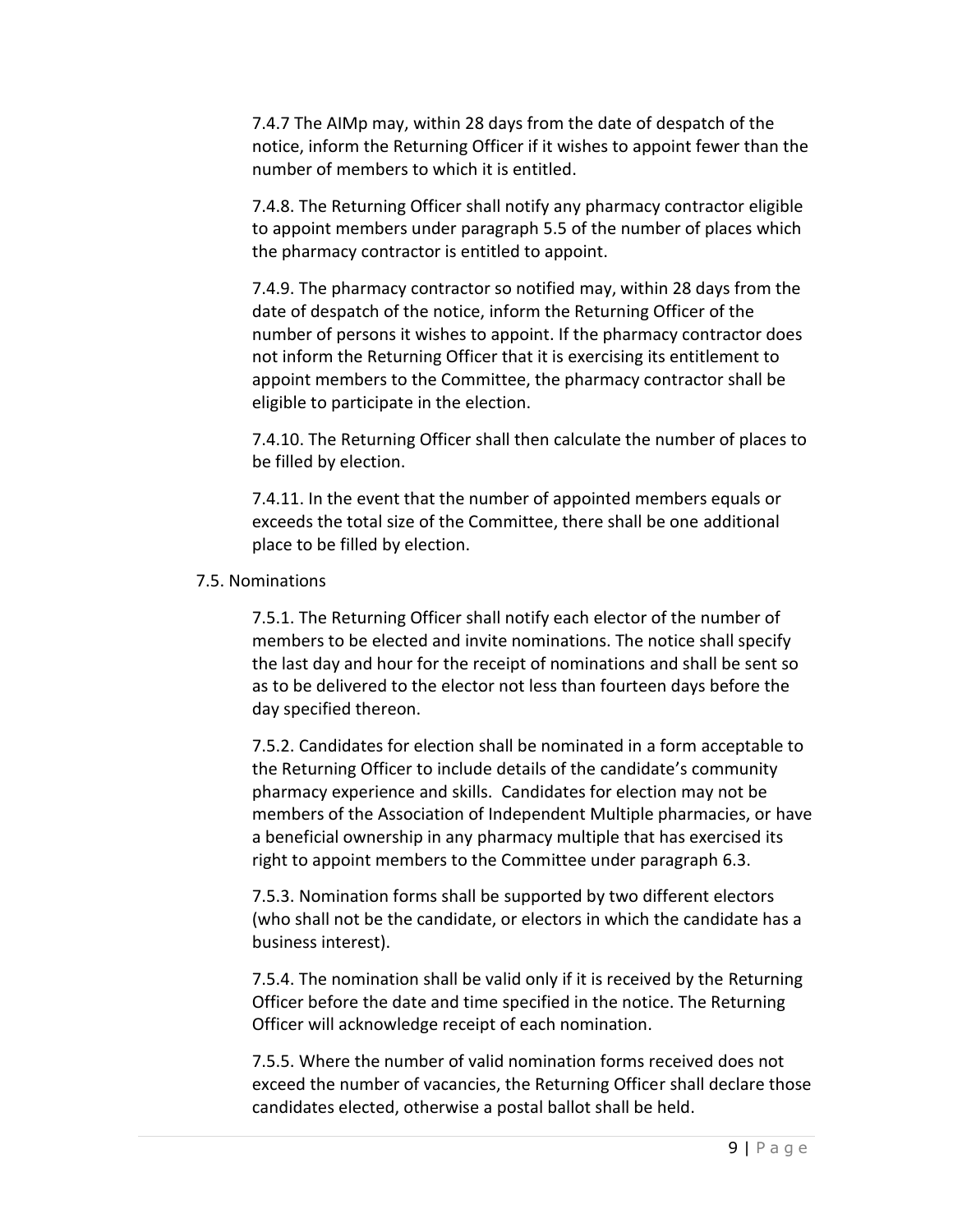7.5.6. If any vacancies remain unfilled because an insufficient number of candidates have been nominated, the persons elected to the Committee may fill the vacancies by appointing additional members.

#### 7.6. Ballot

7.6.1. The Returning Officer shall despatch to each elector a voting paper setting out the date and time for receipt of votes, which shall be not less than 14 days from the date of despatch of the voting paper.

7.6.2. The voting paper shall list the name of each candidate and specify the number of votes to be cast on the voting paper, which shall be equal to the number of vacancies.

7.6.3. The voting papers shall be accompanied by the information included in the shaded boxes of the nomination forms.

7.6.4. The elector may cast up to the number of votes specified, but may not cast more than one vote for any candidate on each voting paper.

7.6.5. The voting paper shall be valid only if it is returned to the Returning Officer so that it is received not later than the date and time specified on the voting paper.

7.6.6. The Returning Officer shall examine the voting papers, and after rejecting any that are invalid shall count the votes recorded on the remaining papers, and shall prepare a list of candidates in order of number of valid votes received.

7.6.7. The Returning Officer shall declare to be elected those persons who are highest on the list such that the vacancies are filled.

7.6.8. The LPC may decide that its policy is that if the votes received by any two or more candidates are equal, one additional place shall be assigned if that is sufficient to determine the outcome of the election. If the LPC does adopt this policy it shall ensure that this is communicated to electors on the ballot forms. Otherwise the ballot shall be decided by the drawing of lots for the tied candidates.

7.6.9. The Returning Officer shall give notice in writing of the result of the election to each of the persons elected and to all the candidates.

7.6.10. Where any document is, under this Constitution, required to be sent to an elector, it shall be deemed to have been duly sent if it has been delivered or posted direct to the address which is stated in the electors' list to be the address or the place of residence of the elector.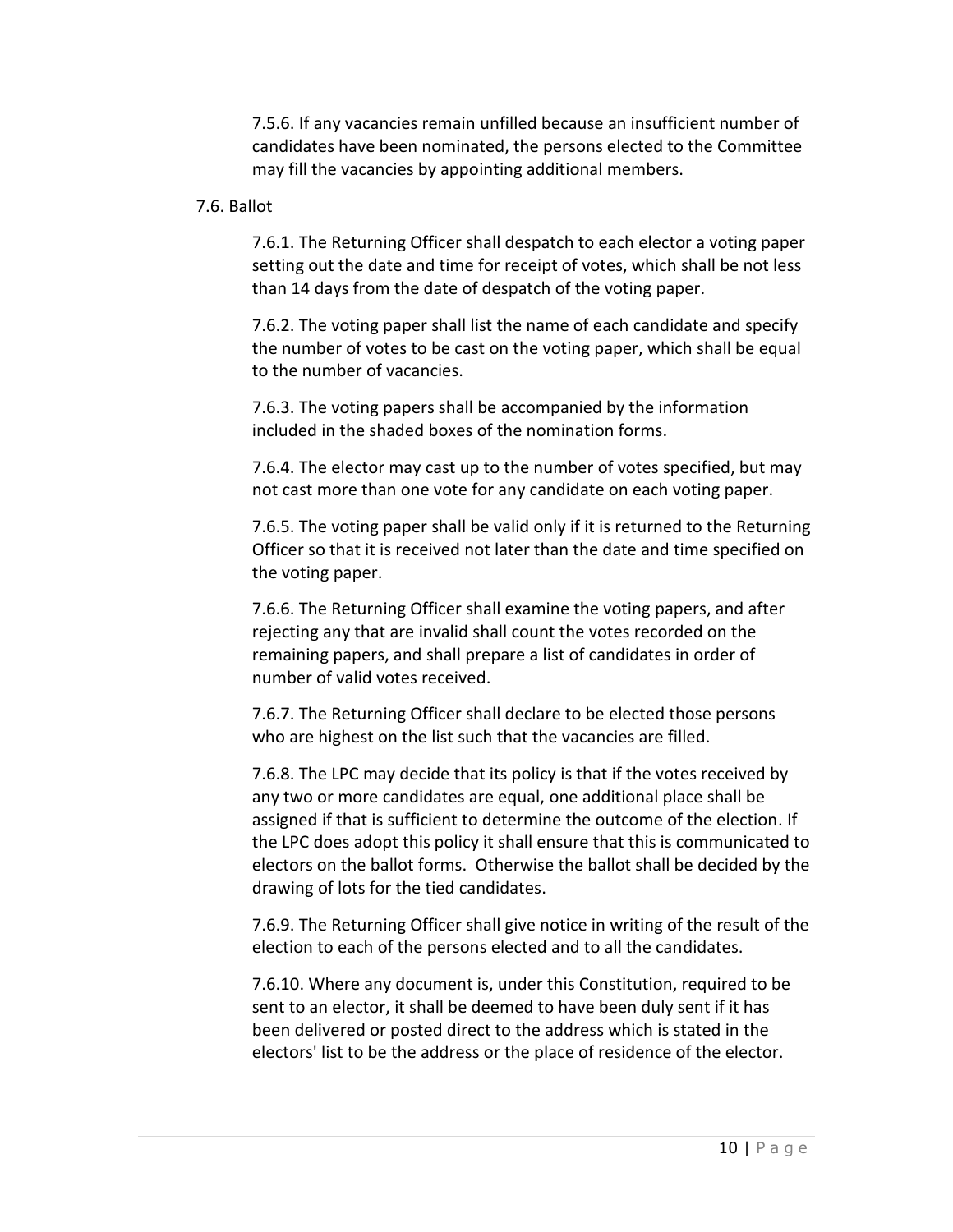7.6.11. If the Returning Officer is satisfied that arrangements can be made for secure electronic ballot, the ballot may be conducted electronically.

7.7. No election shall be invalid by reason of any misdescription or noncompliance with the provisions of this Constitution, or by reason of any miscounted or of the non-delivery, loss or miscarriage in the course of post of any document required or authorised by this Constitution to be dispatched by post if the election was conducted substantially in accordance with the provisions of the Constitution.

7.8. Any question as to the validity of any nomination form or voting paper or otherwise in connection with an election shall be determined by the Returning Officer.

### **8. Meetings of the Committee**

8.1. If requested beforehand by the LPC, the Returning Officer shall give not less than seven days' notice to the Members of the Committee of the time and place of the first meeting.

8.2. The Chief Officer shall give not less than seven days' notice to the Members of the Committee of the time and place of any meetings of the Committee.

8.3. A Member who is unable to attend a meeting of the Committee may appoint another Member of the Committee as his proxy to vote on his behalf at any such meeting provided that the proxy is declared at the commencement of the meeting.

8.4. Between meetings, urgent matters that require the decision of the Committee may be dealt with by electronic communications (including electronic voting) provided that the Chief Officer and Chairman is satisfied that arrangements can be made for discussions and voting where necessary can be carried out securely.

8.5. The Chief Officer shall, if requested so to do by the Committee summon a general meeting of the contractors, and shall give not less than seven clear days notice to each pharmacy contractor, stating the time and place of the meeting and the objects for which it has been summoned.

## **9. Appointment of Officers**

9.1. The Committee shall appoint a Chairman who need not be a member of the Committee.

9.2. The Committee shall appoint a Vice – Chairman who need not be a member of the Committee.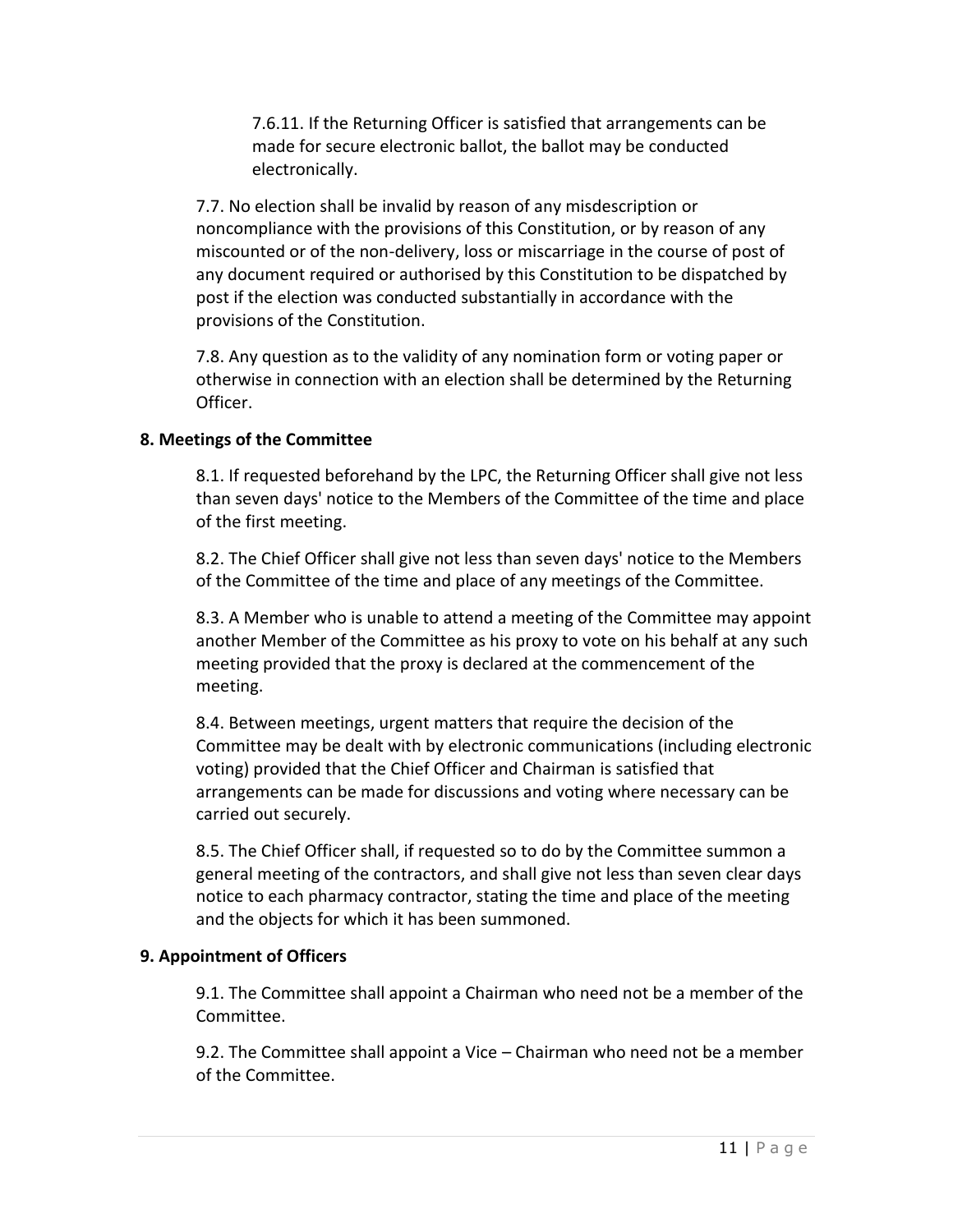9.3. The Committee shall appoint a Treasurer who need not be a member of the Committee.

9.4. The Committee shall appoint a Chief Officer, who need not be a member of the Committee.

9.5. The Chief Officer shall notify all such appointments to the NHSCB and to the Pharmaceutical Services Negotiating Committee.

9.6. In the event of the death, resignation or removal from office of the Chairman, Vice-Chairman, Treasurer or Chief Officer so appointed, the Committee shall appoint a person to act in his place.

9.7. The officers shall be paid such remuneration and expenses if any as the Committee deems appropriate.

9.8 The Officers other than those who are employed by or engaged under a contract for services to the Committee shall be appointed at the first meeting of the Committee and annually thereafter, and shall be eligible for re-appointment.

## **10. Duties of Officers**

10.1. The duties of the Chairman are to chair meetings of the LPC and where appropriate to lead delegations in meetings with the NHSCB, HWB and other organisations as appropriate.

10.2. The duties of the Vice – Chairman are to deputise for the Chairman in case of absence or at the request of the Chairman.

10.3. The duties of the Treasurer are to be accountable for the proper management of all aspects of LPC finances and the payment of the PSNC levy.

10.4. The duties of the Chief Officer are determined by the LPC.

## **11. Management of the Committee**

11.1. The Committee shall ensure the proper management of the business of the Committee, in order to carry out effectively its duties as set out in Paragraph 3, and in compliance with the principles of good governance.

11.2. The Committee may ask the Pharmaceutical Services Negotiating Committee to mediate if problems cannot be resolved satisfactorily.

## **12. Quorum**

12.1. The number of members of the Committee who shall form a quorum of the Committee shall be a simple majority of the total membership.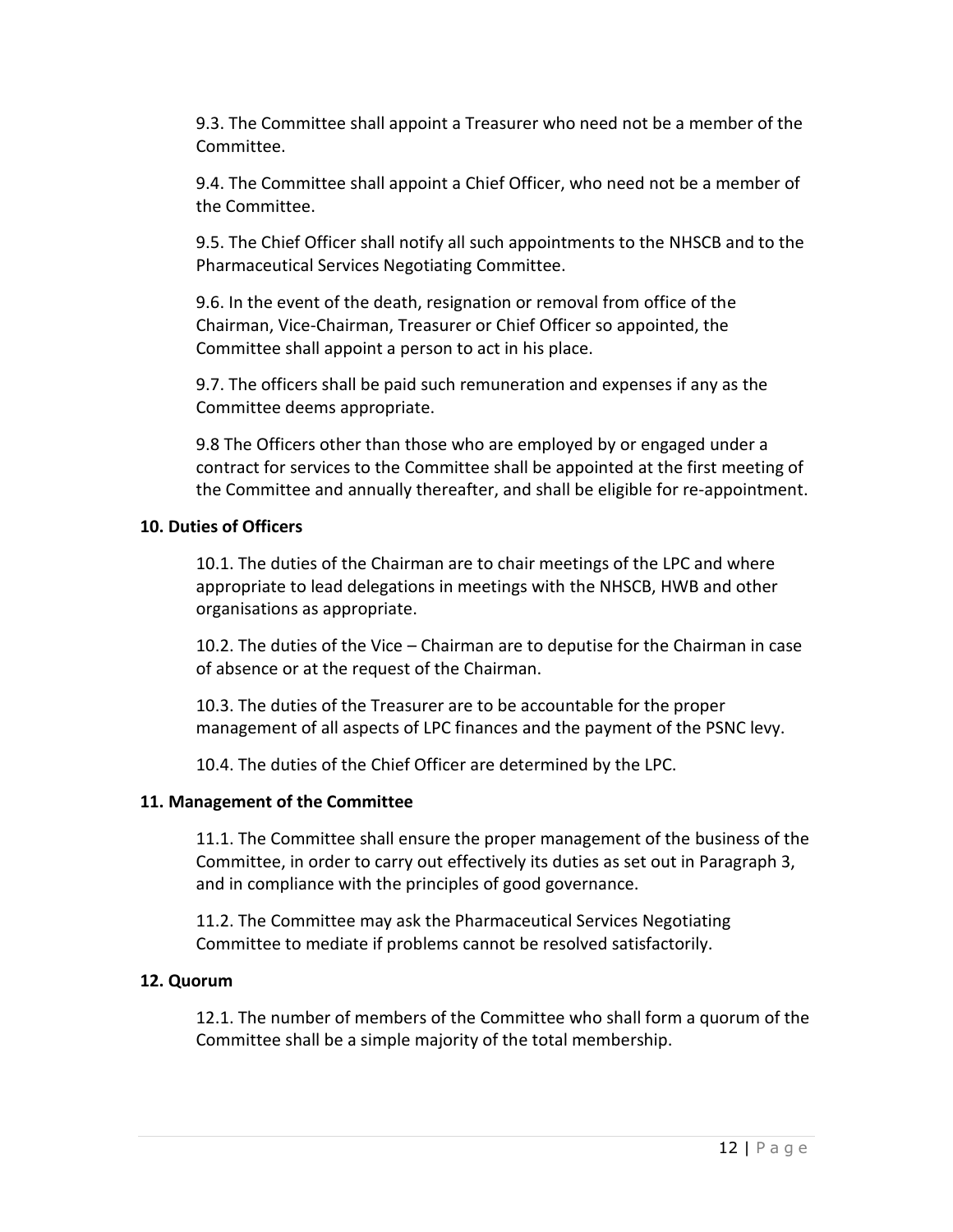12.2. For the purpose of this paragraph, the total membership of the Committee shall not include the members whose appointment under paragraph 6 has not yet been made.

12.3. If neither the Chair nor the Vice Chair of the Committee are present at the time that a meeting of the LPC is scheduled to commence, the members present may appoint an appropriate person to act as Chair for the duration of that meeting, or until the Chair or Vice Chair attends.

## 13. **Term of Office**

Subject to paragraphs 14 and 16, members of the Committee shall hold office from 1 April in the year of the election or appointment for a period of 4 years

### **Amendment Sept 2021:**

New Clause – 13. Term of Office

• Subject to paragraphs 14 and 16, members of the Committee shall hold office from 1 April in the year of the election or appointment for a period of 4 years. [Except that the term of office starting on 1 April 2022 shall be postponed until 1 April 2023 and current LPC members shall hold office for a period of 5 years.]

## 14. **Disqualification or Retirement of Members**

14.1. Where a member of the Committee was at the time of his election a pharmacy contractor and he ceases to be a pharmacy contractor in the area for which the Committee is formed, he shall vacate his seat, although he will be eligible for appointment by the Committee.

14.2. Where a member of the Committee was at the time of his election or appointment acting on behalf of a pharmacy contractor and either the pharmacy contractor whom he represents ceases to be a pharmacy contractor in the area for which the Committee is formed, or the pharmacy contractor on whose behalf he is acting notifies the Committee that the member no longer acts on behalf of that pharmacy contractor, he shall vacate his seat, although he will be eligible for appointment by the Committee.

14.3. Where a member of the Committee was at the time of his appointment a representative of the CCA and the CCA notifies the Committee that the member no longer represents the CCA, he shall vacate his seat.

14.4. Where a member of the Committee was at the time of his appointment a representative of the AIM and the AIMp notifies the Committee that the member no longer represents the AIMp, he shall vacate his seat.

14.5. Where an elected or appointed member of the Committee has been absent from three consecutive ordinary meetings of the Committee to which he has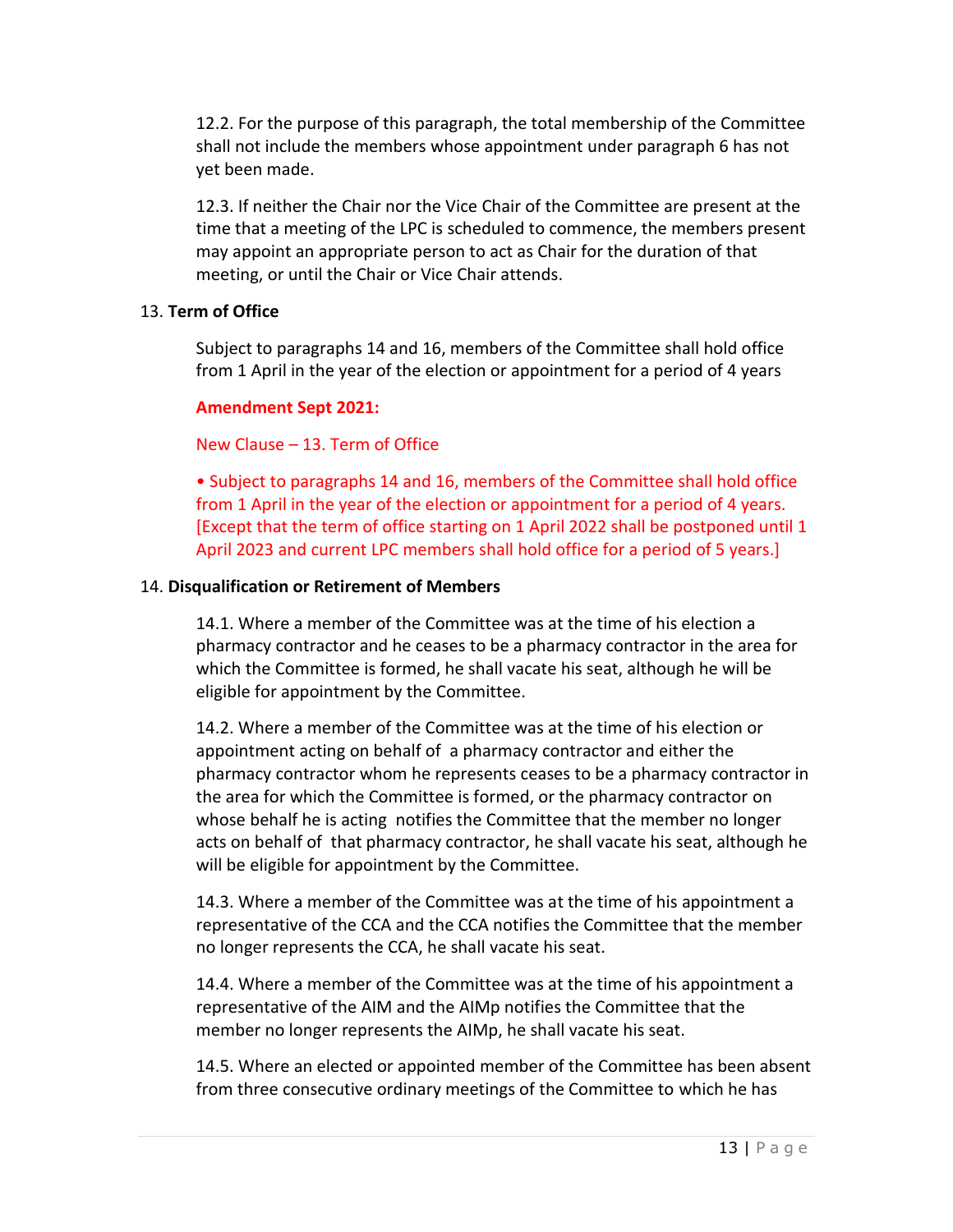been summoned, the Committee shall invite an explanation and declare his seat has been vacated unless satisfied that his absence was due to reasonable cause. A member disqualified for non attendance shall not be eligible to be appointed or elected to the Committee for the remainder of the Term of Office of the Committee.

14.6. Notwithstanding paragraph 14.5 above, where an elected or appointed member of the Committee has been absent from more than 50% of the ordinary meetings of the Committee to which he has been summoned in any 12 month period, the Committee shall invite an explanation and declare his seat has been vacated unless satisfied that his absence was due to reasonable cause. A member disqualified for non attendance shall not be eligible to be appointed or elected to the Committee for the remainder of the Term of Office of the Committee.

14.7. A member of the Committee may, at any time, by notice to the Chief Officer to the Committee, resign his office.

## **15. Method of Filling Vacancies**

15.1. Where by reason of the removal, resignation, death or disqualification of an elected or appointed member of the Committee, or a nominating body failing to nominate within three months of the first meeting of the Committee a member to occupy a reserved place, a vacancy in the membership of the Committee occurs, the Committee may, within a reasonable period after its occurrence, appoint a person to fill the vacancy.

15.2. Between elections, the Committee may appoint members to maintain the appropriate number of members, and if doing so, shall where possible ensure the composition of the Committee reflects the mix of pharmacy contractors in the area for which the Committee is formed.

15.3. If the person to be appointed is to be representative of the CCA, the Chief Officer shall inform the CCA and seek recommendations of the person to be appointed, and the Committee shall appoint such person recommended.

15.4. If the person to be appointed is to be representative of the AIMp, the Chief Officer shall inform the AIMp and seek recommendations of the person to be appointed, and the Committee shall appoint such person recommended.

15.5. If the person to be appointed is to be representative of a pharmacy contractor eligible to appoint members to the Committee under paragraph 5.5 the Chief Officer shall inform the pharmacy contractor and seek recommendations of the person to be appointed, and the Committee shall appoint such person recommended.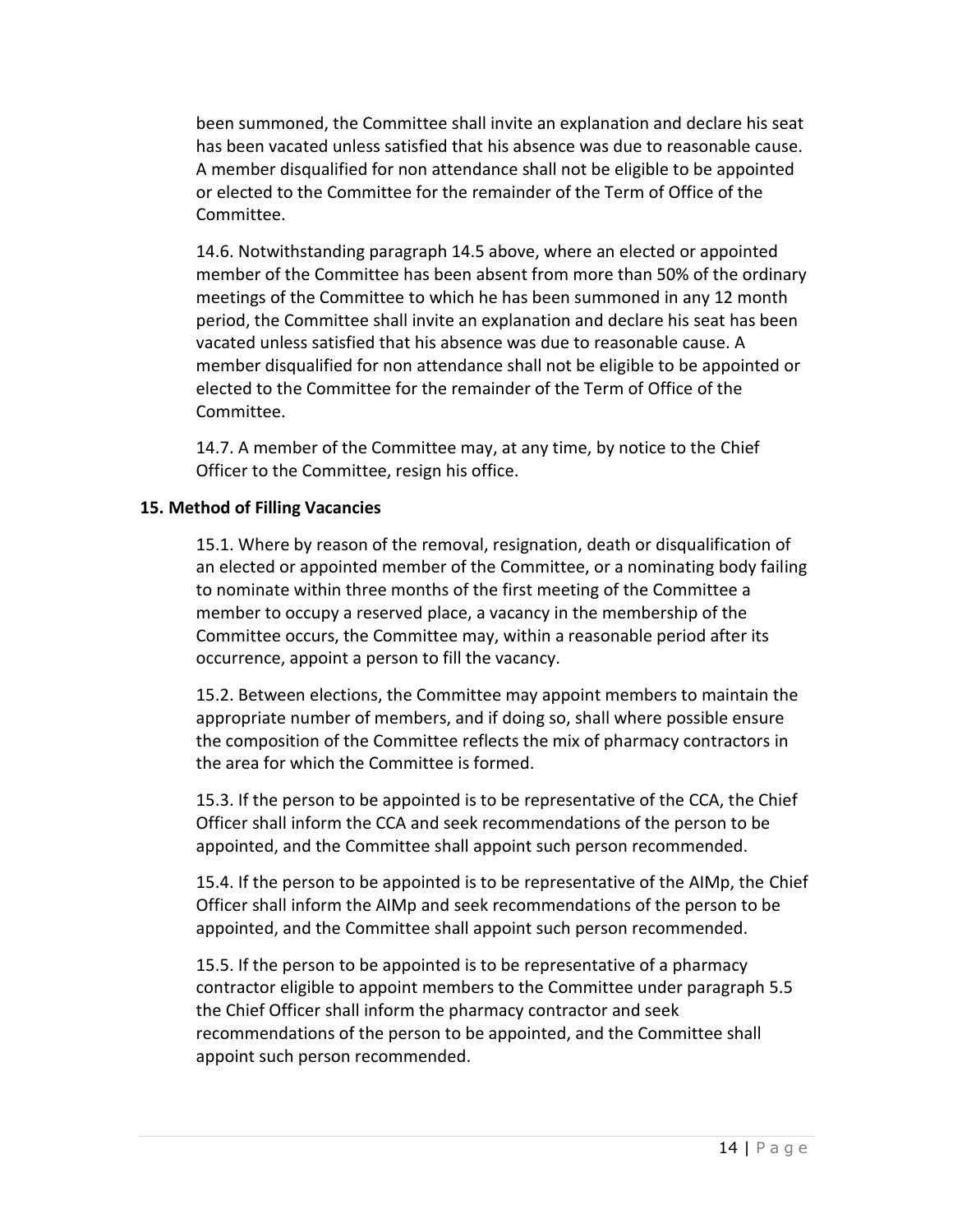15.6. If the person to be appointed is to be representative of pharmacy contractors who are eligible to vote in an election, the Chief Officer shall notify such pharmacy contractors of the vacancy, and invite expressions of interest. Expressions of interest will be considered if they are received by the Chief Officer within 7 days of despatch of the notice. The Committee shall appoint the person who, in its opinion, is the most suitable, without holding an election.

15.7. The person so appointed shall hold office for the remainder of the period for which the member in whose place he is appointed would have been entitled to hold office.

15.8. Pending any such appointment, the proceedings of the Committee shall not be invalid by reason of such vacancy.

# **16. Information to be sent to the NHSCB & the Pharmaceutical Services Negotiating Committee**

16.1. The Chief Officer shall, as soon as practical, inform the NHSCB and the Pharmaceutical Services Negotiating Committee of the names and addresses of the persons appointed to the Committee and of changes arising from vacancies in the membership of the Committee.

16.2. The Committee shall on request, send to the NHSCB a copy of the Committee's agendas and minutes of any meetings or parts of meetings that were 'open' (non-confidential), unless they are readily available on the Committee's website.

16.3. The Committee shall send to the NHSCB a copy of the Annual report prepared under paragraph 18.1 once it has been presented to the pharmacy contractors.

16.4. The Committee shall send to the NHSCB a copy of its agreed budget not later than one month prior to the beginning of the financial year for which the budget applies, and for which a request has been made to the NHSCB for the payment of the Committee's expenses under paragraph 3.1.6.

## **17. Suspension / removal of members for breach of governance**

17.1. Any member or officer of the Committee, or pharmacy contractor in the area for which the Committee is formed, may make a complaint to the Committee about an alleged breach of governance by any member or officer of the Committee.

17.2. The Chairman, or if the complaint concerns the Chairman, the Vice-Chairman shall make arrangements for any such allegation or an allegation made under paragraph 3.4.2 to be investigated, if appropriate by a member, officer or governance panel of another Local Pharmaceutical Committee, and a report of the investigation and its findings shall be prepared.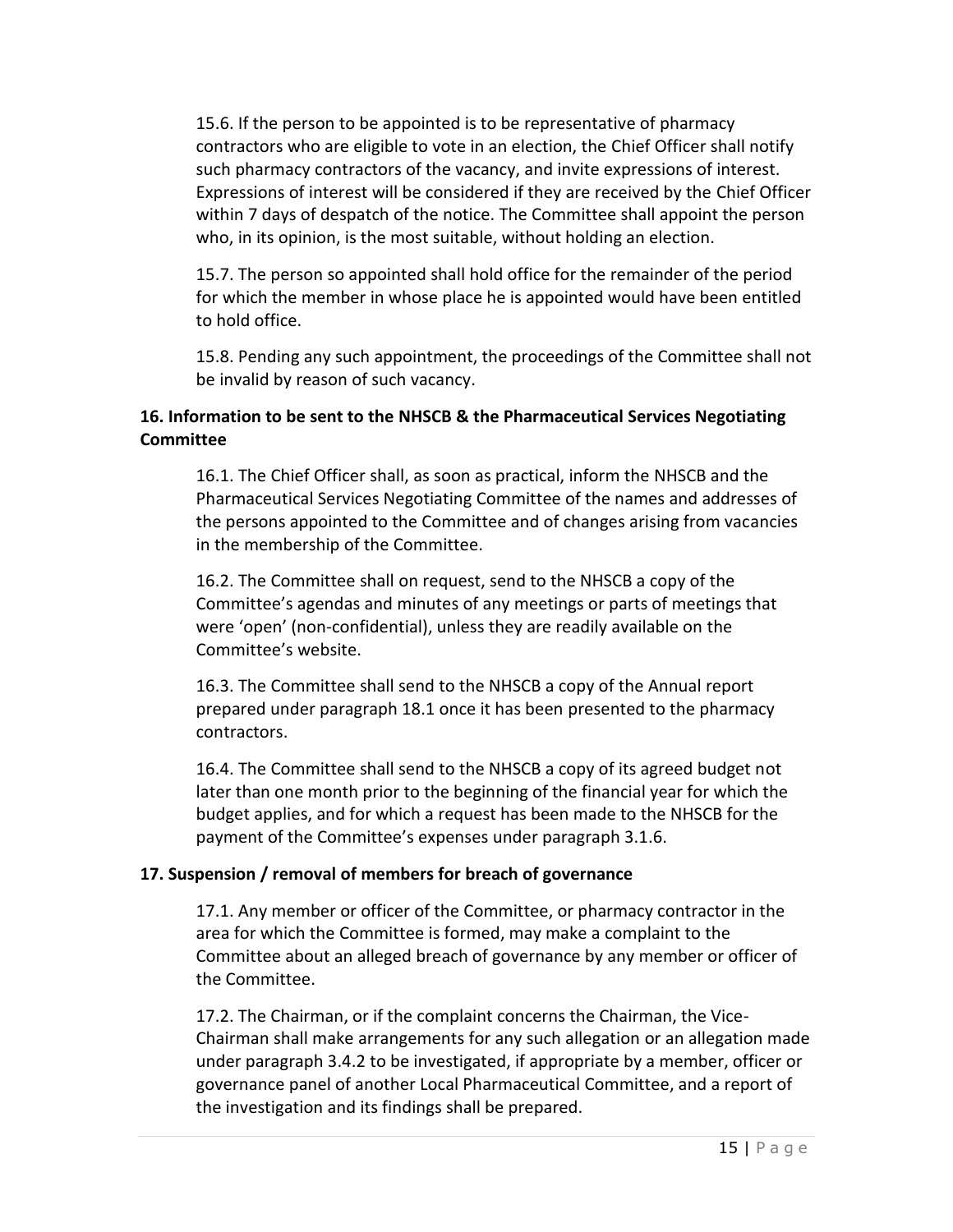17.3. The member or officer shall be invited to provide an explanation or to comment to the investigator before the report is prepared.

17.4. On receipt of the report, the Committee shall decide whether the allegations appear to be substantiated and to decide whether the principles of good governance have been breached.

17.5. If the Committee decides that there has been such a breach, the Committee may decide:

17.5.1. To take no further action;

17.5.2. To issue a warning to the officer or member;

17.5.3. To suspend the member from the Committee for a specified period; or

17.5.4. To remove the officer or member from the Committee. In this case, the member shall not be eligible for election or appointment to the Committee for the current Term of the Committee.

17.6. In the event of a tied vote, the Chairman (or the Vice-Chairman if the case involves the Chairman) shall have a second, or casting vote.

## **18. Annual Report and Annual General Meeting**

18.1. The Committee shall prepare each year a report of its proceedings together with a statement of accounts which have been examined by an independent professionally qualified accountant who holds a practicing certificate and this report and statement of accounts shall be circulated to all pharmacy contractors and the Pharmaceutical Services Negotiating Committee within six months of the completion of the period to which the report relates.

18.2. Within six months of the end of the Committee's financial year an annual general meeting will be convened with at least 30 days notice given to contractors. The Notice shall be accompanied by the statement of accounts or shall include the web address on which the statement of accounts can be accessed. A postal voting form to permit pharmacy contractors to cast a postal vote whether to approve the accounts will be provided in hard copy or be made available by email or on a website, should they be unable to attend the annual general meeting.

18.3. A postal vote shall be valid only if sent by the pharmacy contractor so as to be received by the Chief Officer not later than 48 hours before the date and time the annual general meeting is scheduled to begin.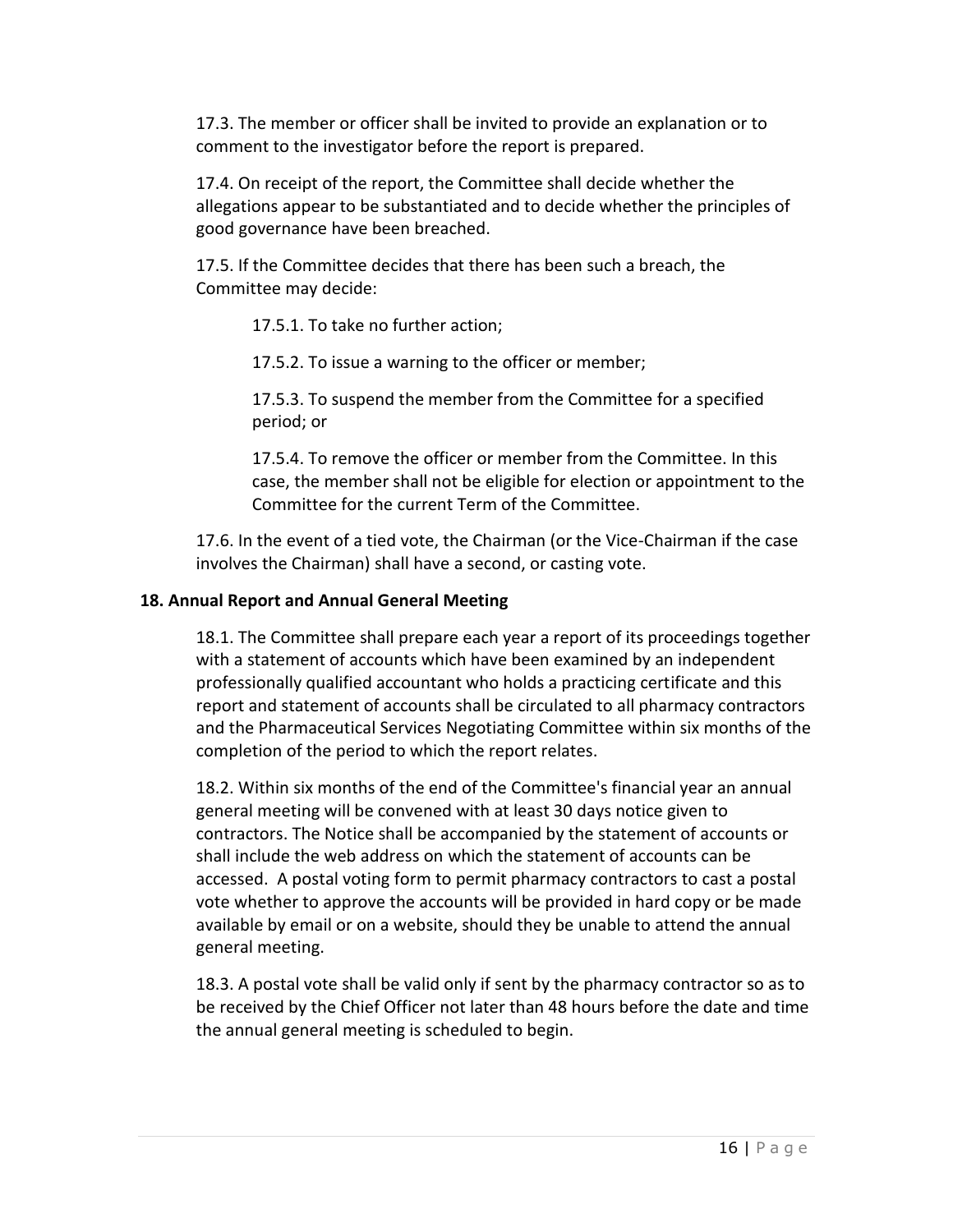18.4. A pharmacy contractor who has sent a postal vote may attend and vote at the annual general meeting, but must notify the Chief Officer of his presence at the meeting before he casts his vote, and his postal vote will then be invalid.

18.5. At the annual general meeting the annual report will be presented and any other business as necessary conducted.

18.6. The Committee shall seek the approval of the accounts at the annual general meeting by ballot of pharmacy contractors. The accounts shall be approved if the total votes cast in favour of approval, in person and by valid postal vote exceed those votes cast opposing acceptance of the accounts, in person and by valid postal vote.

18.7. A pharmacy contractor voting by post or at any general meeting shall be entitled to cast one vote for each of his pharmacy contractor premises in the area for which the Committee is formed.

18.8 In paragraph 18(1) 'circulated' includes circulating of hard copies, or by email or by publishing on a web site and bringing to the attention of the intended recipient the web address at which the recipient is able to access the Report.

### **19. Amendment of Constitution**

19.1. This constitution may be amended only in accordance with the procedure in this section.

19.2. The Chief Officer shall, if requested so to do by not less than two-thirds of the members of the Committee or one-third of the pharmacy contractors summon a special general meeting of the contractors, and shall give not less than seven clear days notice to each pharmacy contractor, stating the time and place of the meeting and the proposed amendments of the Constitution for which it has been summoned.

19.3. The meeting summons will also include a voting form to allow the contractor to register a vote on the amendment by returning the form to the LPC Chief Officer at any time before the vote is taken at the meeting.

19.4. In this paragraph a pharmacy contractor is to be interpreted as one contractor for each of the pharmacy contractor premises he owns in the area for which the Committee is formed.

19.5. Any amendment to the constitution must be carried by a two-thirds majority of the total votes cast.

19.6. The Chief Officer shall at the same time as issuing the summons under Paragraph 19.2, notify the Chief Executive Officer of the Pharmaceutical Services